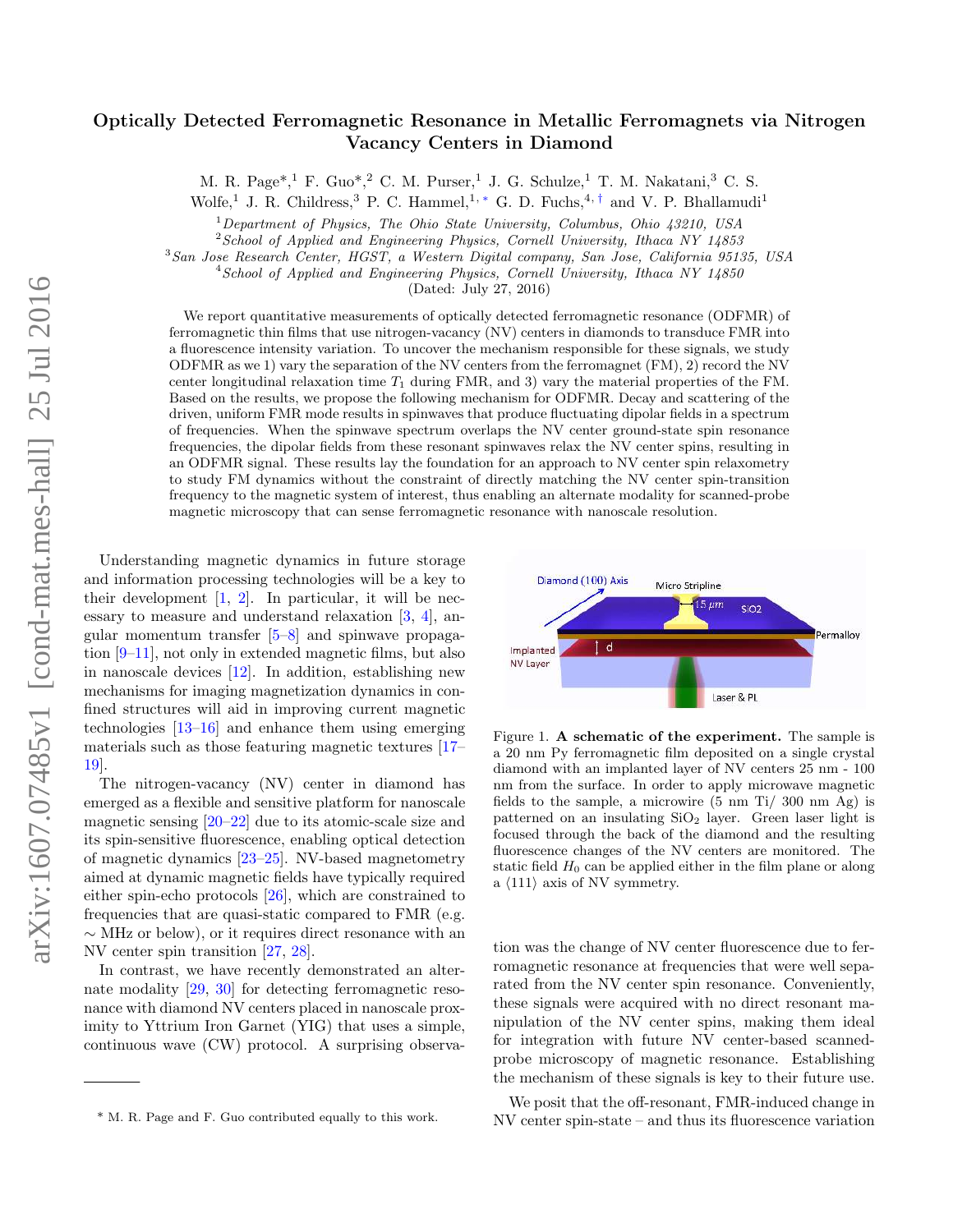– must result from fluctuating dipolar fields produced by the ferromagnetic excitation. Since the uniform FMR mode of a continuous film cannot produce a fluctuating dipolar field outside its boundaries, we suggest that a spectrum of spatially-inhomogeneous dipole fields from spinwaves are generated during the decay of the uniform mode that relax the NV center spins [31]. The effect will be largest when the wavelength of a spinwave is comparable to the separation between the surface of the ferromagnet and the NV centers, and when the spinwave frequency matches the NV center spin resonance. Here we present experimental data which supports this idea.

The experimental results and related analysis are organized as follows: In Section I, we first show an ODFMR signal from a permalloy  $(Ni_{80}Fe_{20})$  thin film measured using a single crystal diamond which has well-defined NV orientations. In contrast to previous ODFMR measurements using randomly oriented NV centers in nanodiamonds, the single crystal samples containing a thin layer of implanted NV centers allow us to control the NV center-ferromagnet (NV-FM) separation, d. We study the variation of the ODFMR signal as a function of d. This data suggests that the signal is optimized at a separation matching the wavelength of spinwaves whose frequency matches the NV spin resonance. In Section II, we quantitatively measure the longitudinal spin relaxation lifetime  $(T_1)$  of the ground-state NV center spin, which is reduced as we drive the FM on resonance. This directly demonstrates that ODFMR arises due to interactions between the ground-state NV center spin and a driven ferromagnetic system. In Section III, we demonstrate the generality of the ODFMR effect by measuring it in three ferromagnets: permalloy (Py), cobalt (Co), and cobalt manganese iron germanium (CMFG) [32], a Heusler alloy of interest for read heads; this helps us probe the mechanism by measuring the variation of the signal with material properties. Finally, in Section IV, we discuss our conclusions and key future experiments.

## I: DEMONSTRATION OF ODFMR IN SINGLE CRYSTAL NV-PY SYSTEM AND DEPENDENCE OF SIGNAL ON NV-FM SEPARATION

To unravel the origin of the ODFMR signals, we study its dependence on the controlled separation d between the NV center spins and the surface of a continuous FM film under microwave drive. If a dipolar spinwave mechanism is relevant, then we expect that spinwaves with a wavevector on the order of  $2\pi/d$  will have the largest stray field at the NV center position. Fig. 1 presents a schematic of the sample and the geometry used for measurements presented in Figs. 2 and 3. The key elements are a single crystal diamond substrate with a layer of NV centers implanted a distance d from the surface. There are also NV centers at a lower density throughout the volume of the diamond, but can be experimentally distinguished from the implanted NV centers, as discussed in the supplementary information (SI). We deposited Py on the diamond surface and then patterned an electrically isolated microstripline antenna to produce a microwave magnetic field,  $H_1$ . To record ODFMR, we monitor the fluorescence from implanted NV centers as a function of the static magnetic field  $H_0$  and the microwave frequency,  $f_{\text{mw}}$ , of  $H_1$ .  $H_0$  can be oriented in the plane of the Py film or along one of the NV center axes. In addition, we also record the microwave power reflected by the microstripline,  $S_{11}$ , providing an alternative, spatially averaged measure of FMR. Additional details of each measurement are provided in the SI.

In Fig.  $2(a)-(c)$ , we show ODFMR measurements of Py films. The continuous wave (CW), normalized fluorescence change  $(\Delta FL)$  is measured using a lock-in amplifier that is referenced to amplitude modulation of  $H_1$ . We recorded  $\Delta FL$  as a function of  $H_0$  and  $f_{\text{mw}}$  for three single crystal (100) diamond substrates with  $d = 25$  nm, 50 nm, and 100 nm. Black circles overlaid on the 2D color plots show FMR peaks detected by  $S_{11}$ . The features in ∆FL appearing near 2.9 GHz are the directly-driven ground-state resonances of the NV centers, marked with a guide-to-the-eye. With  $H_0$  aligned in the plane of the sample along the  $\langle 100 \rangle$  axes, the four orientations of NV center  $\langle 111 \rangle$  symmetry axes are degenerate in this measurement set-up. The feature around 1.2 GHz-1.6 GHz and extending over the measured field range is due to the NV center excited-state spin resonances, which are broader than ground-state, and thus overlap [33]. The ODFMR peaks due to the Py FMR appear most clearly in the low-field, low-frequency regime. Fig.  $2(d)$  also shows that as d increases, the intensity of the ODFMR signal also increases. Furthermore, the ODFMR signal is consistent with the direct measurement of  $S_{11}$ , shown along the black points. However, as a subtle but intriguing point, the ODFMR peaks are centered at lower fields than the  $S_{11}$  detected FMR peaks. This may merely be related to differences in the local and global FMR, since we probe NV centers at the narrowest point of the stripline, and thus they experience a larger  $H_1$  than the majority of the FM. Alternatively, this may provide valuable clues as to the spectral efficiency of spinwave generation that produce ODFMR.

As discussed above, we hypothesize that ODFMR results from fluctuating dipolar fields due to spinwaves that decay from the driven, uniform FMR mode. Here we discuss the spinwave dispersion in relation to FMR frequency. Fig. 2(e) shows representative dispersions for the spin waves in Py for uniform mode FMR frequencies of 1 GHz, 1.5 GHz, and 2 GHz. The uniform mode can decay into spinwaves with frequencies and wavevectors that are allowed by this dispersion [34]. We use this dispersion to estimate the wavelength (see the SI for details),  $\lambda_{res}$ , of the spinwave whose frequency is resonant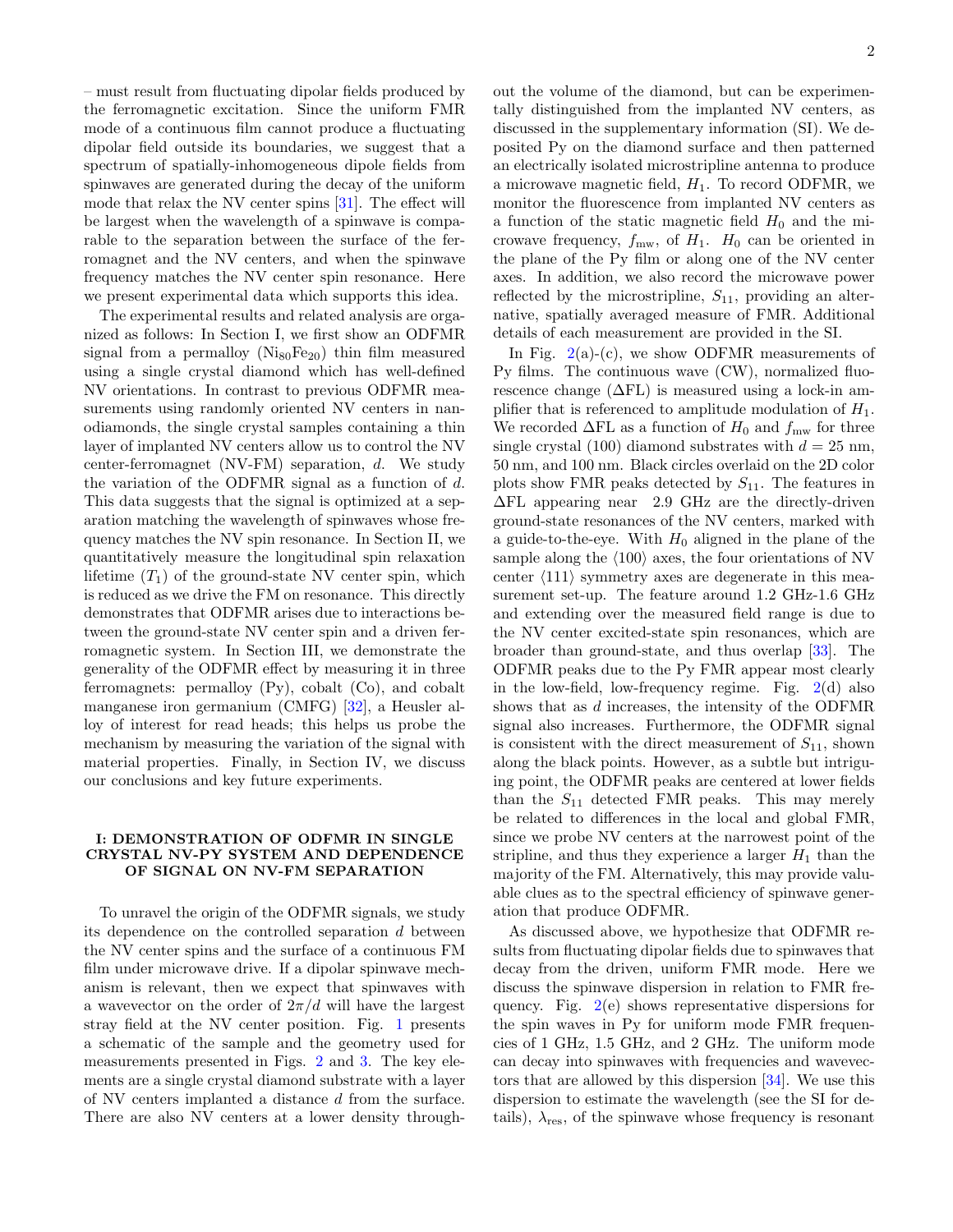

Figure 2. ODFMR in Py-single crystal diamond and its dependence on d. CW NV center  $\Delta FL$  vs  $H_0$  and  $f_{\text{mw}}$ signals from three single crystal diamonds with NV centers implanted at (a) 25 nm, (b) 50 nm, (c) 100 nm, and capped by a Py film. Black dots indicate the FMR resonance measured inductively. The black dashed lines are a guide to the eye for the ground-state resonances of the NV centers. (d) ∆FL at the ODFMR peak as a function of frequency for three values of d. The dashed line indicates the position of the peaks in  $\Delta FL$  observed at 1 GHz in the three diamond samples, which are re-plotted in panel (f) as red points. Additional ODFMR spectra are shown in the SI. (e) The spinwave dispersion for a 20 nm Py film at the FMR fields for  $f_{\text{mw}} = 1$  GHz, 1.5 GHz, and 2 GHz. The solid horizontal lines indicate the frequency of the NV center resonance at a field corresponding to the respective  $f_{\text{mw}}$ . The intersection of the spin wave dispersion with the NV center ground state frequency determines the spinwave wavevectors which most efficiently couple to NV centers under FMR excitation. The wavelength of these spin waves,  $\lambda_{res}$ , changes as a function of the FMR frequency. See main text for more details. (f) ODFMR peak intensity at the FMR condition of the film versus the normalized distance  $\lambda_{res} - d$ , which is varied either by adjusting the FMR frequency (and thus  $\lambda_{\rm res}$ , blue), or by varying d in a series of samples (red). The red data show the ODFMR intensity at 1 GHz (see the dashed line in panel (d)), corresponding to  $\lambda_{\text{res}} = 302$  nm, plotted as the implantation depth, d is varied. The blue data are the ODFMR intensity at fixed  $d = 100$  nm (the same data as the blue line in panel (d)), plotted versus the distance  $\lambda_{res} - d$ , which is varied by changing the frequency of FMR.  $\lambda_{res}$  is calculated from the dispersion as in panel (e), and the corresponding frequencies are plotted on the top axis. Horizontal error bars are given by the FWHM of ion straggle, extracted from SRIM calculations. All points in blue have the horizontal error bar of the  $d = 100$  nm straggle.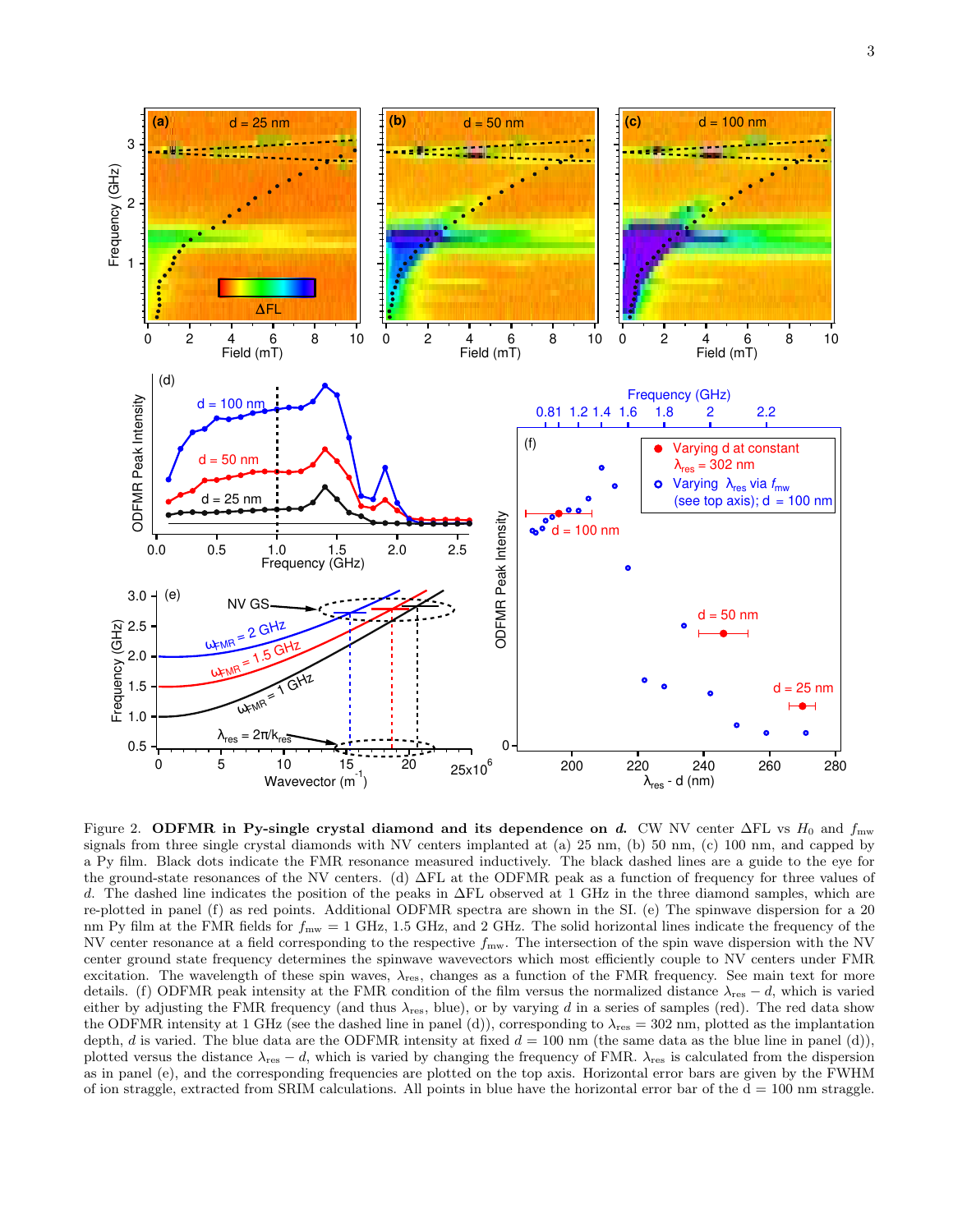with the  $|0\rangle \rightarrow |-1\rangle$  NV center spin transition for each frequency of the uniform mode FMR.

To summarize the importance of matching  $\lambda_{\text{res}}$  to d, in Fig.  $2(f)$  we present the measured ODFMR peak intensity from Fig.  $2(d)$ , re-plotted as a function of  $\lambda_{\text{res}} - d$ . This difference can be varied either through  $\lambda_{\text{res}}$ , by changing the uniform FMR resonance frequency (e.g. by changing the magnetic field), or through  $d$ , by changing the NV center implantation depth. The blue points show the intensity at  $d = 100$  nm, but plotted versus  $\lambda_{\text{res}} - d$  using the spinwave dispersion to convert the horizontal coordinate. The correlation between  $\lambda_{\text{res}}$ and frequency is shown in the top axis. The red points are measured using a 1 GHz microwave drive, so  $\lambda_{\text{res}} =$ 302 nm for each of the three samples  $(d = 25 \text{ nm}, 50 \text{ nm},$ 100 nm). The variation of the ODFMR signal obtained by these two methods shows the qualitative trend that we expect from our hypothesis: the signal decreases as the difference between  $\lambda_{\rm res}$  and  $d$  grows, regardless of the method by which  $\lambda_{\text{res}} - d$  is changed. Note that we have removed the data in the extremely low-field regime in which the film is in a multi-domain state. Additionally, we point out other effects that appear in the ODFMR signal. For example, the peak around 210 nm arises from the coincidence of the NV center excited-state resonance and the FMR frequency, while the dip around 230 nm is an artifact due to reduced  $H_1$  arising from a standing wave resonance in our microwave circuit.

#### II: EFFECT OF FMR ON NV CENTER LONGITUDINAL SPIN-RELAXATION TIME AND T<sub>1</sub> SPECTROSCOPY

Fluctuating dipolar fields of spinwaves will enhance the NV spin relaxation rate  $[24]$ . Here we present  $T_1$  measurements that demonstrate a reduction of the NV center  $T_1$  in response to excitation of FMR.

We expect that the fluorescence change in ODFMR can be interpreted as a change in the NV center spin populations as we drive FMR. By measuring the longitudinal spin-relaxation lifetime of the NV center ground spin state with and without FMR, we can quantify how driving FMR modifies the NV spin populations. Using the  $d = 50$  nm sample described above, we first characterize CW ODFMR in a different measurement set-up that is configured to measure the lifetimes of the NV centers, shown in Fig. 3. In this setup,  $H_0$  is applied along one of the  $\langle 111 \rangle$  NV center axes and the fluorescence is monitored using a single photon counter. For this field orientation the four NV center ground state branches are visible, in contrast to the two for in-plane field (Fig. 2). Next we perform a  $T_1$  spectroscopy measurement using the pulse sequence shown in Fig.  $3(c)$ . The NV centers are first initialized in the  $|0\rangle$  spin state with a laser pulse, and following a fixed delay time of  $3 \mu s$ , we pulse



Figure 3. Effect of FMR on longitudinal spinrelaxation time. (a) CW-NV center fluorescence as a function of applied field. The white dots show FMR measured with reflected microwave power  $(S_{11})$ . (b)  $T_1$  spectroscopy  $(3 \mu s \text{ dark time})$  as a function of applied field. The white open circles show the locations of the measurements in (e). Panel (c) shows pulse sequences for  $T_1$  spectroscopy and (d)  $T_1$  measurement. (e)  $T_1$  measurements with microwave at the FMR frequency on (red) and off (blue).

the laser again for fluorescence readout. During the 3  $\mu$ s dark time, a microwave pulse is applied with the same power as in Fig.  $3(a)$ . We sweep the microwave frequency at fixed field, then repeat the  $T_1$  spectroscopy measurement as a function of applied field, as shown in Fig.  $3(b)$ .

 $T_1$  spectroscopy is an effective approach to quickly find the conditions in which  $T_1$  changes. Two main features are displayed in Fig.  $3(b)$ . First, when the FMR occurs, we observe a significant reduction in the NV center  $T_1$ . As in Fig. 3(a), the FMR signal is pronounced in the low field/frequency region. At high field/frequency where the FMR frequency exceeds the NV center resonance frequency, the FMR signal gradually diminishes. The second feature in Fig. 3(b) is that the background of  $T_1$  spectroscopy increases with increasing field. The field dependent  $T_1$  spectroscopy background is consistent with a separate measurement of  $T_1$  vs. field without the microwave drive. The effect has been previously studied in an undriven Py/diamond system where it was attributed to relaxation by thermal fluctuations of the Py magnetization that produces wide spectrum spin noise [24]. These measurements directly demonstrate that the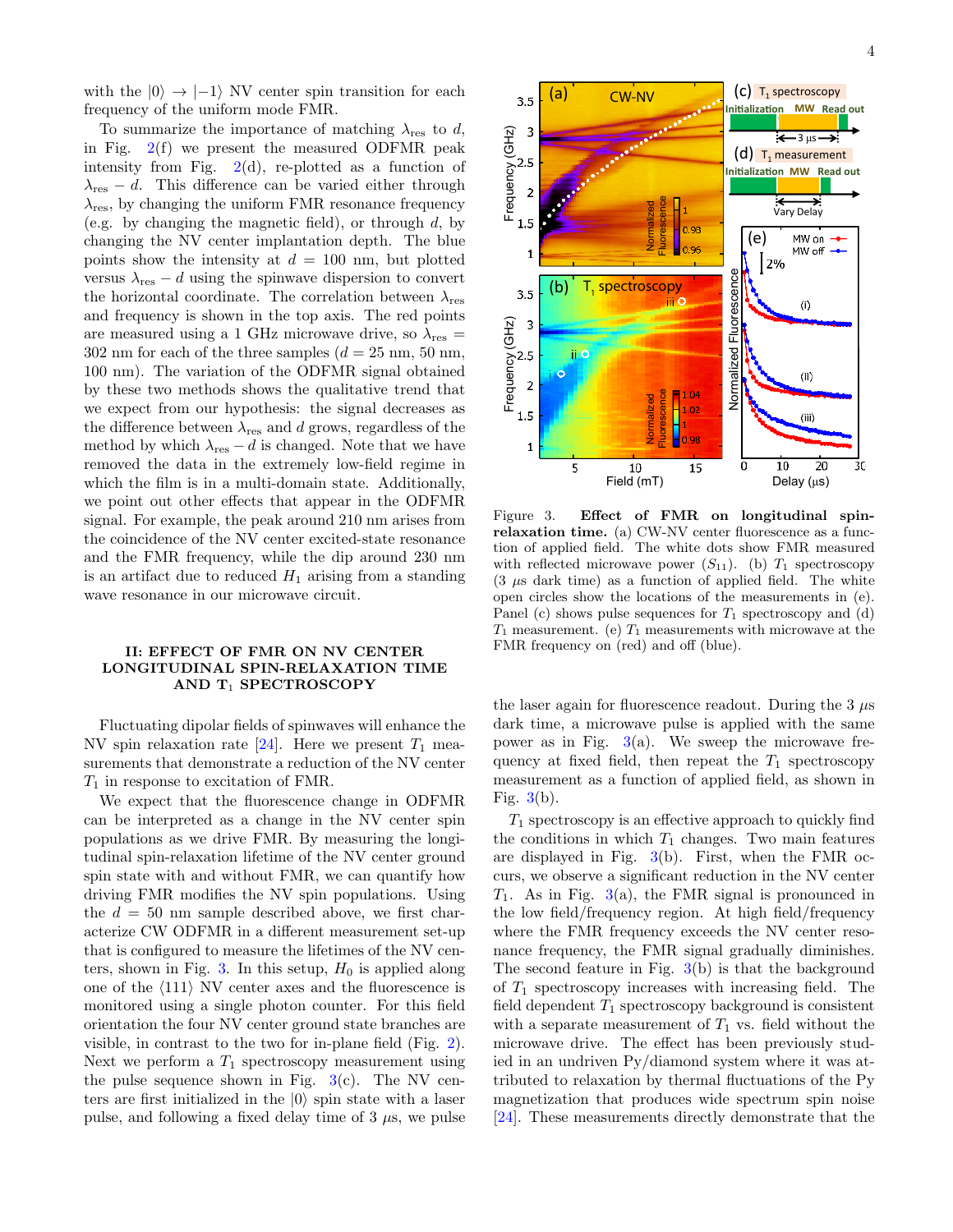

Figure 4. The effect of material properties on ODFMR. ∆FL as a function of field and frequency of NV centers in a nanodiamond (ND) film on top of various ferromagnetic films. Inset: the device schematic for the samples measured using nanodiamonds; see SI for details. In (a)-(d), four different ferromagnetic films are shown, YIG, CMFG, Py, and Co respectively. The dashed white boxes are a guide for the frequency,  $f_d$ , for which the ODFMR signal decays. The data for YIG are from our previous publication [29], and no decay frequency is seen in the measured frequency range. (e) The optimal distance for the NV centers determined from matching of the spinwave modes to the NV resonance condition as a function of frequency for Co, Py, CMFG, and YIG. This is calculated as in Fig. 2 (e). Changes in the saturation magnetization and the exchange stiffness affect the spin wave dispersion, which in turns affects the spin wave wavelength resonant with the NV ground state. The horizontal black dashed line indicates the largest NV-FM separation, d, encountered in our nanodiamond films. For  $\lambda_{\text{res}}$  larger than the maximum d, the signal intensity will decay; the corresponding calculated frequency maximum is shown by the vertical dashed lines. These data are suggestive of qualitative agreement between the decay frequency and the frequency at which  $\lambda_{\text{res}}$  surpasses d.

ODFMR signal arises due to fluctuating dipolar fields generated by a driven ferromagnetic system that relax the ground-state NV center spins, without requiring participation of the NV center excited state.

To better quantify the  $T_1$  change during FMR, we also directly measure  $T_1$  with and without a microwave drive.

We choose three points in Fig.  $3(b)$  for  $T_1$  measurement, as shown in Fig. 3 (e). When the FMR condition is met, a large reduction in  $T_1$  is observed, in agreement with our  $T_1$  spectroscopy results. For example, at 40 G (curve (i) in Fig. 3(e)) the measured  $T_1 = 3.8 \pm 0.1 \,\mu s$ with no microwave applied. However, when a microwave of 2.19 GHz is applied to satisfy the FMR condition,  $T_1 = 2.1 \pm 0.2$  µs, which has reduced nearly by a factor of 2. Despite the fact that the FMR frequency is not resonant with the NV center spin resonances, the  $T_1$ reduction during FMR suggests an incoherent coupling mechanism between NV centers and the nearby driven FM. This hypothesis pertains to the ∆FL as a result of driving the uniform mode. Changes in the fluorescence of NV centers as a result of thermal equilibrium spin waves in a nearby Py disk in the undriven case have already been investigated [24].

## III: DEMONSTRATION OF ODFMR IN DIFFERENT FERROMAGNETS AND DEPENDENCE OF THE SIGNAL ON MATERIAL PROPERTIES

The spinwave dispersion is sensitive to saturation magnetization,  $M_s$ , and exchange stiffness,  $A$ , making this phenomenon sensitive to material-specific details of the FM. Here we describe differences in ODFMR as a function of material properties, and their relationship to our proposed mechanism.

The sample structure is shown in the inset of Fig. 4 and additional details can be found in the SI. ∆FL collected from a nanodiamond film was measured using a lockin amplifier and is presented in Fig. 4 as a function of in-plane  $H_0$  and  $f_{\text{mw}}$  for four samples: a 30 nm YIG film on GGG from [29], a 20 nm Py film on Si, a 5 nm CMFG film on glass, and a 20 nm Co film on Si. The white dashed boxes highlight the frequencies,  $f_d$ , above which the ODFMR signal decays for each material. This frequency is lowest for the Co ODFMR signal, with  $f_d$  $\sim$  0.7 GHz, and it is larger for Py and CMFG which exhibit  $f_d \sim 1.8$  GHz, while the YIG ODFMR signal does not strongly decay in this frequency range. Note that the field scale in panel  $(b)-(d)$  is smaller than in  $(a)$ . In Fig. 4(e) the calculated  $\lambda_{\text{res}}$  is plotted as a function of the FMR frequency for each material. The values of  $M<sub>s</sub>$  and A in the various materials affect their spinwave dispersions, and hence the wavelengths of the spinwaves that are resonant with the NV center ground state spin transition. The horizontal black dashed lines indicate the value of  $d$  that is expected based on the thickness of the nanodiamond films. When  $\lambda_{\text{res}}$  becomes larger than this limiting value of  $d$ , we expect that the signal intensity will decay. The estimated decay frequencies are shown by the vertical dashed lines. We find that  $f_d$  (Co)  $\langle f_d \, (\text{Py}) \approx (\text{CMFG}) \langle f_d \, (\text{YIG}) \rangle$ , which matches the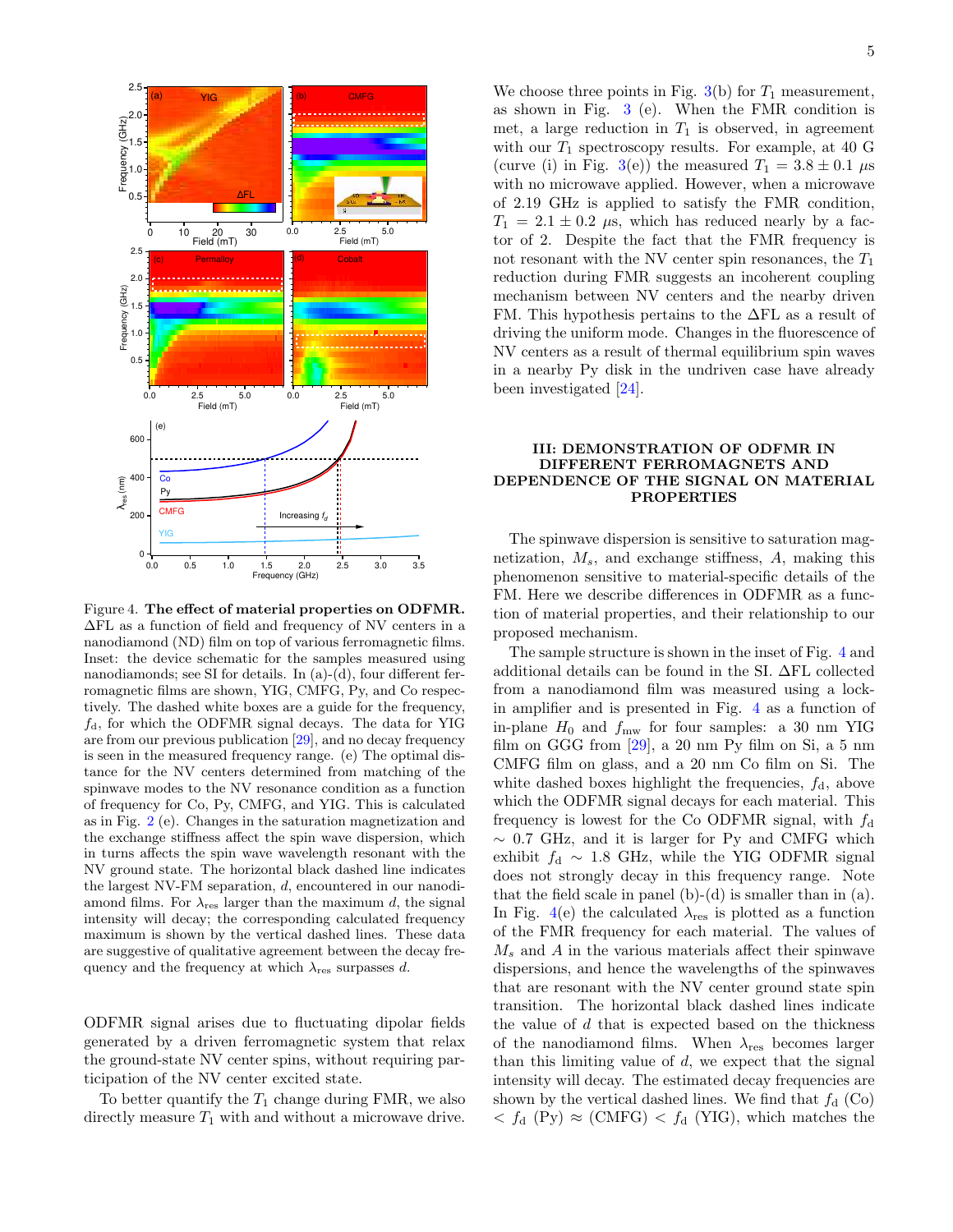experimental trend for the ODFMR cut-off frequency in each material.

#### IV: CONCLUSIONS AND OUTLOOK

While our hypothesis qualitatively explains the results presented here and in the previous work [29], a more quantitative theory of the NV-FM coupling is still needed. Noise arising from the incoherent bath of spinwaves reduces the NV center spin lifetime as shown in Fig. 3. Thus measuring the spin lifetime  $T_1$  of the NV centers on and off  $\text{FMR}$  as a function of d is an important future step. The change of  $T_1$  is related to the strength of the fluctuating dipolar fields generated by these spinwaves, which can be calculated theoretically and be quantitatively compared with our measurements. A more detailed theory will also include the spectral density of spinwaves generated by the decay of the uniform mode. An important aspect of this work is the possible avenues it highlights for experimentally characterizing damping processes in ferromagnets, such as magnon-magnon interactions, which are likely responsible for generating higher energy spinwaves from the uniform mode. Understanding this phenomenon could lead to a new method for deducing the rate at which spinwaves are generated by magnetization dynamics of ferromagnets, with a sensitivity that can be selected by controlling the separation between the NV centers and FM surface to match the desired properties of spinwave to be measured. Extending this idea to scanned-probe sensing in dynamical magnetic systems will offer a unique modality for nanoscale magnetic imaging.

In conclusion, we have demonstrated the optical detection of ferromagnetic resonance in a variety of ferromagnets using NV centers. We hypothesize that spinwaves generated by decay of the uniform mode that match the NV center resonance are responsible for altering the NV center spin lifetime, thus generating an ODFMR signal. Although our data qualitatively support this hypothesis, it requires further measurements of the NV spin lifetime and a detailed theoretical analysis.

We thank Dr. Sergei Manuilov for helpful discussion. Funding for this research at The Ohio State University was provided by the ARO through award number W911NF-12-1-0587 and the Center for Emergent Materials at the Ohio State University, an NSF MRSEC through award Number DMR-1420451. We acknowledge use of Ohio State Nanosystems Laboratory shared facilities. Research at Cornell is supported in part by the AFOSR (grant  $#$  FA9550-14-1-0243). We acknowledge use of the shared facilities of the Cornell Center for Materials Research under grant DMR-1120296.

<sup>∗</sup> hammel@physics.osu.edu

- † gdf9@cornell.edu
- [1] S. D. Bader and S. S. P. Parkin, Annual Review of Condensed Matter Physics 1, 71 (2010).
- [2] I. Žutić, J. Fabian, and S. Das Sarma, Reviews of Modern Physics 76, 323 (2004).
- [3] Y. Tserkovnyak, A. Brataas, and G. E. W. Bauer, *Phys*ical Review Letters 88, 117601 (2002).
- [4] J. C. Slonczewski, Journal of Magnetism and Magnetic Materials 159, L1 (1996).
- [5] D. C. Ralph and M. D. Stiles, Journal of Magnetism and Magnetic Materials 320, 1190 (2008).
- [6] Z. Qiu, K. Ando, K. Uchida, Y. Kajiwara, R. Takahashi, H. Nakayama, T. An, Y. Fujikawa, and E. Saitoh, Applied Physics Letters 103, 092404 (2013).
- [7] R. Adur, C. Du, H. Wang, S. A. Manuilov, V. P. Bhallamudi, C. Zhang, D. V. Pelekhov, F. Yang, and P. C. Hammel, Physical Review Letters 113, 176601 (2014).
- [8] R. Adur, C. Du, J. Cardellino, N. Scozzaro, C. S. Wolfe, H. Wang, M. Herman, V. P. Bhallamudi, D. V. Pelekhov, F. Yang, and P. C. Hammel, Journal of Applied Physics 117, 172604 (2015).
- [9] A. V. Vashkovskii, É. G. Lokk, and V. I. Shcheglov, Journal of Experimental and Theoretical Physics Letters 63, 572 (1996).
- [10] Y. Kajiwara, K. Harii, S. Takahashi, J. Ohe, K. Uchida, M. Mizuguchi, H. Umezawa, H. Kawai, K. Ando, K. Takanashi, S. Maekawa, and E. Saitoh, Nature 464, 262 (2010).
- [11] S. O. Demokritov, Spin Wave Confinement (Pan Stanford Publishing, 2009).
- [12] V. N. Krivoruchko, Low Temperature Physics 41, 670 (2015).
- [13] J. R. Childress, M. J. Carey, S. Maat, N. Smith, R. E. Fontana, D. Druist, K. Carey, J. A. Katine, N. Robertson, T. D. Boone, M. Alex, J. Moore, and C. H. Tsang, IEEE Transactions on Magnetics 44, 90 (2008).
- [14] S. S. P. Parkin, K. P. Roche, M. G. Samant, P. M. Rice, R. B. Beyers, R. E. Scheuerlein, E. J. OSullivan, S. L. Brown, J. Bucchigano, D. W. Abraham, Y. Lu, M. Rooks, P. L. Trouilloud, R. A. Wanner, and W. J. Gallagher, Journal of Applied Physics 85, 5828 (1999).
- [15] S. Ikeda, K. Miura, H. Yamamoto, K. Mizunuma, H. D. Gan, M. Endo, S. Kanai, J. Hayakawa, F. Matsukura, and H. Ohno, Nature Materials 9, 721 (2010).
- [16] S. S. P. Parkin, M. Hayashi, and L. Thomas, Science 320, 190 (2008).
- [17] N. Nagaosa and Y. Tokura, Nature Nanotechnology 8, 899 (2013).
- [18] Y. Tokunaga, X. Z. Yu, J. S. White, H. M. Rnnow, D. Morikawa, Y. Taguchi, and Y. Tokura, Nature Communications 6, 7638 (2015).
- [19] A. Fert, V. Cros, and J. Sampaio, Nature Nanotechnology 8, 152 (2013).
- [20] R. Schirhagl, K. Chang, M. Loretz, and C. L. Degen, Annual Review of Physical Chemistry 65, 83 (2014).
- [21] G. Balasubramanian, I. Y. Chan, R. Kolesov, M. Al-Hmoud, J. Tisler, C. Shin, C. Kim, A. Wojcik, P. R. Hemmer, A. Krueger, T. Hanke, A. Leitenstorfer, R. Bratschitsch, F. Jelezko, and J. Wrachtrup, Nature 455, 648 (2008).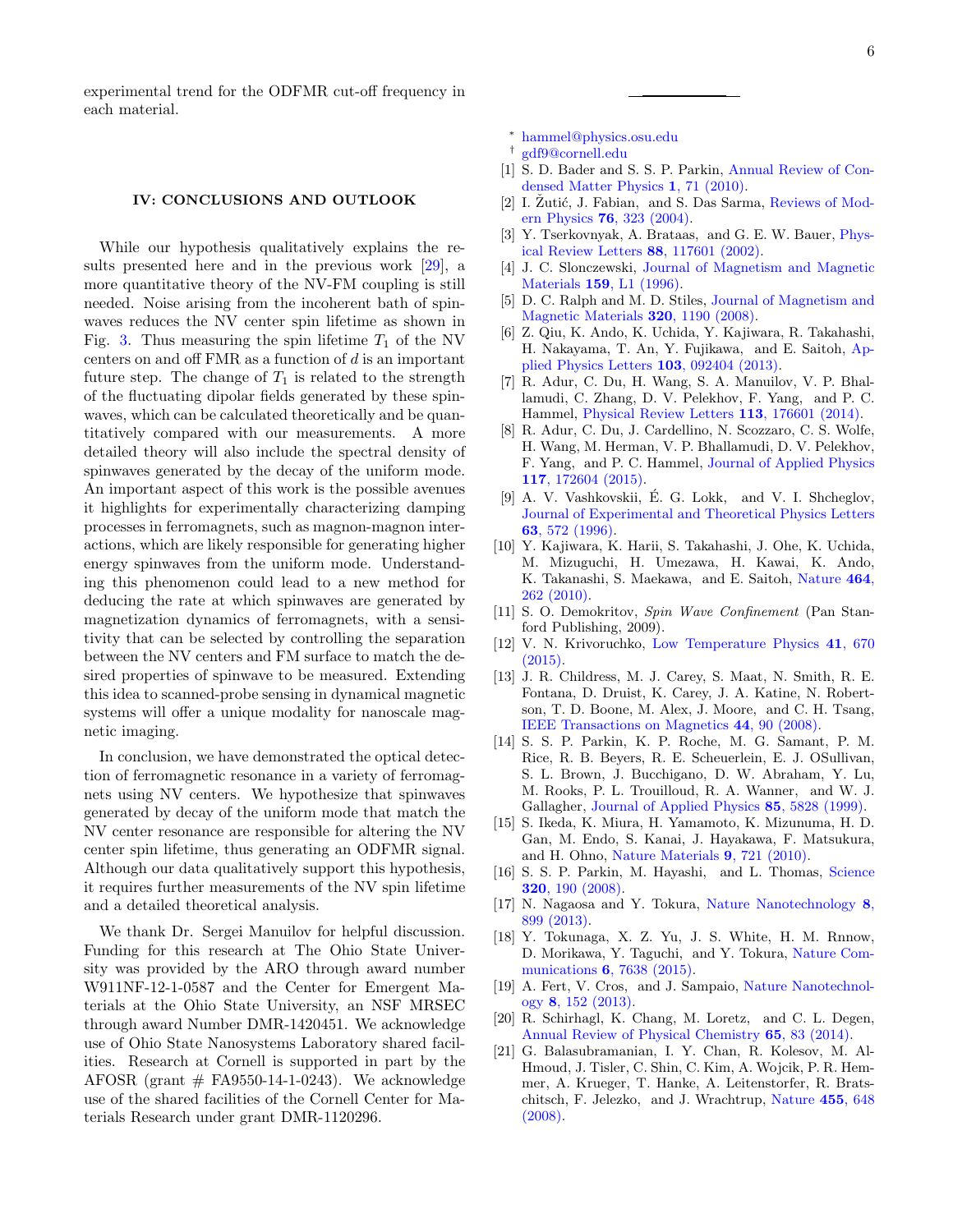- [22] J. R. Maze, P. L. Stanwix, J. S. Hodges, S. Hong, J. M. Taylor, P. Cappellaro, L. Jiang, M. V. G. Dutt, E. Togan, A. S. Zibrov, A. Yacoby, R. L. Walsworth, and M. D. Lukin, Nature 455, 644 (2008).
- [23] J.-P. Tetienne, T. Hingant, J.-V. Kim, L. H. Diez, J.- P. Adam, K. Garcia, J.-F. Roch, S. Rohart, A. Thiaville, D. Ravelosona, and V. Jacques, Science 344, 1366 (2014).
- [24] T. van der Sar, F. Casola, R. Walsworth, and A. Yacoby, Nature Communications 6, 7886 (2015).
- [25] A. Dussaux, P. Schoenherr, K. Chang, N. Kanazawa, Y. Tokura, C. L. Degen, and D. Meier, arXiv:1503.06622 [cond-mat] (2015).
- [26] J. M. Taylor, P. Cappellaro, L. Childress, L. Jiang, D. Budker, P. R. Hemmer, A. Yacoby, R. Walsworth, and M. D. Lukin, Nature Physics 4, 810 (2008).
- [27] P. Wang, Z. Yuan, P. Huang, X. Rong, M. Wang, X. Xu, C. Duan, C. Ju, F. Shi, and J. Du, Nature Communications 6, 6631 (2015).
- [28] P. Appel, M. Ganzhorn, E. Neu, and P. Maletinsky, New Journal of Physics 17, 112001 (2015).
- [29] C. S. Wolfe, V. P. Bhallamudi, H. L. Wang, C. H. Du, S. Manuilov, R. M. Teeling-Smith, A. J. Berger, R. Adur, F. Y. Yang, and P. C. Hammel, Physical Review B 89, 180406 (2014).
- [30] C. S. Wolfe, S. A. Manuilov, C. M. Purser, R. Teeling-Smith, C. Dubs, P. C. Hammel, and V. P. Bhallamudi, Applied Physics Letters 108, 232409 (2016).
- [31] H. Schultheiss, K. Vogt, and B. Hillebrands, Physical Review B 86, 054414 (2012).
- [32] M. R. Page, T. M. Nakatani, D. A. Stewart, B. R. York, J. C. Read, Y.-S. Choi, and J. R. Childress, Journal of Applied Physics 119, 153903 (2016).
- [33] G. D. Fuchs, V. V. Dobrovitski, R. Hanson, A. Batra, C. D. Weis, T. Schenkel, and D. D. Awschalom, Physical Review Letters 101, 117601 (2008).
- [34] R. A. Lukaszew, ed., Handbook of Nanomagnetism: Applications and Tools (2015).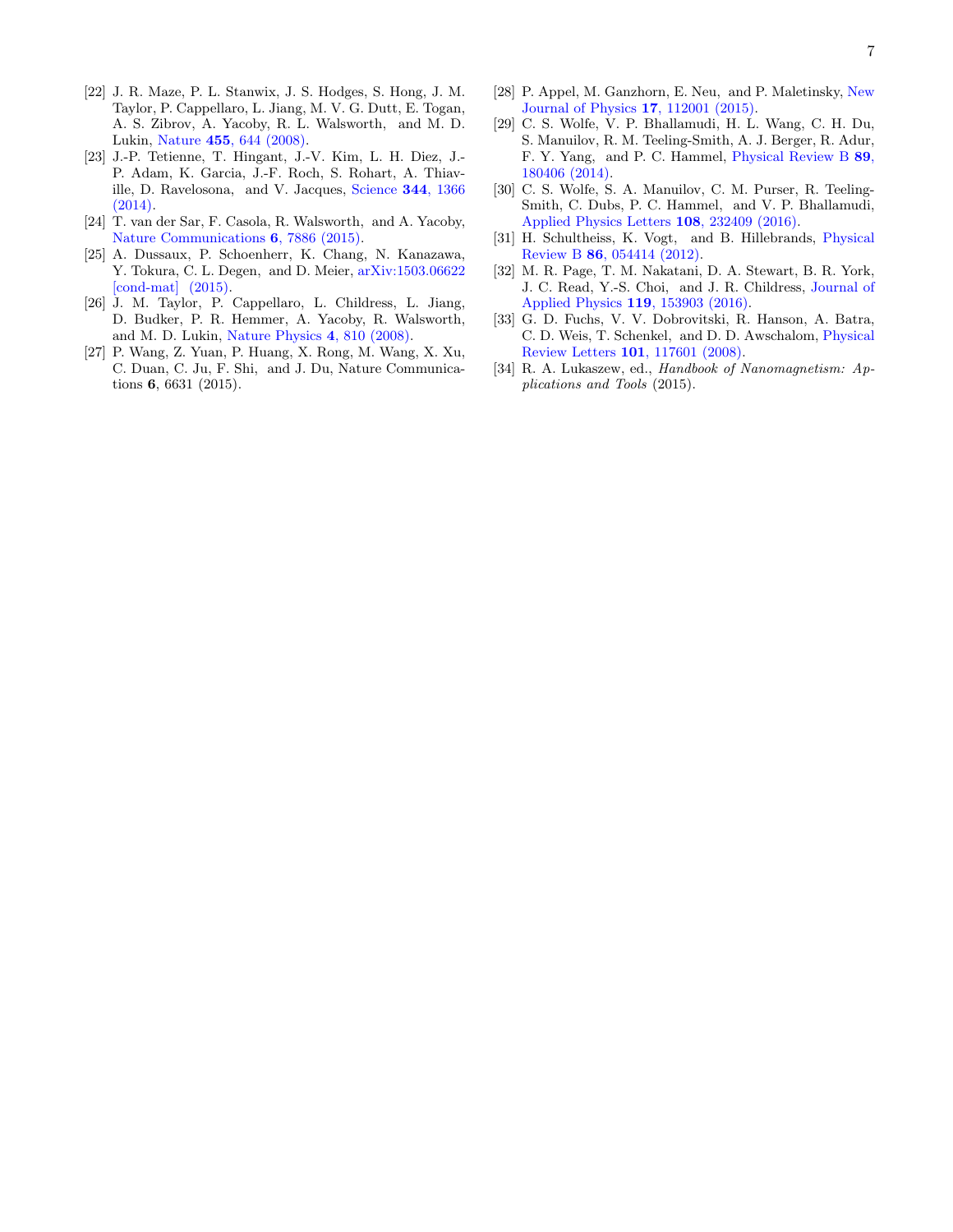# Supplementary Material: Optically Detected Ferromagnetic Resonance in Metallic Ferromagnets via Nitrogen Vacancy Centers in Diamond

M. R. Page\*, <sup>1</sup> F. Guo\*, <sup>2</sup> C. M. Purser, <sup>1</sup> J. G. Schulze, <sup>1</sup> T. M. Nakatani, <sup>3</sup> C. S. Wolfe,<sup>1</sup> J. R. Childress,<sup>3</sup> P. C. Hammel,<sup>1,\*</sup> G. D. Fuchs,<sup>2,†</sup> and V. P. Bhallamudi<sup>1</sup>

 $1$ Department of Physics, The Ohio State University, Columbus, Ohio 43210, USA

 $2^{2}$ School of Applied and Engineering Physics, Cornell University, Ithaca NY 14850

<sup>3</sup>San Jose Research Center, HGST, a Western Digital company, San Jose, California 95135, USA

(Dated: July 27, 2016)

## I. CREATION OF SINGLE CRYSTAL SUBSTRATES WITH THIN IMPLANTED LAYER OF NV CENTERS

The single crystal diamond samples are 3 mm x 3 mm x 0.3 mm optical grade, CVD diamonds from Element 6 with  $[N] < 1$ ppm,  $[B] < 0.05$ , (100) oriented faces, and <100> oriented edges. The diamonds were implanted with a thin layer of NV centers by bombardment with  $15N$  at 18 keV, 40 keV, and 87 keV to achieve mean depths of  $25 \pm 8$  nm,  $50 \pm 13$  nm, and  $100 \pm 20$  nm according to SRIM simulations. The 25 nm-deep sample was implanted with fluence  $3.53 \times 10^{13}$  atoms/cm<sup>2</sup> to achieve a peak nitrogen density of 100 ppm. The 50 and 100 nm sample doses were  $1.07 \times 10^{14}$  atoms/cm<sup>2</sup> and  $1.54 \times 10^{14}$  atoms/cm<sup>2</sup> to achieve peak nitrogen densities of 200 ppm. In order to convert implanted nitrogen centers into NV- centers, the samples were annealed at 915 C for 2 hours in an atmosphere of approximately 350 mTorr Ar and 50 mTorr  $H_2$  gas.

We note that there are native NV centers throughout the entire diamond crystal prior to the implantation. The ion implantation introduced an additional layer of NV centers. The implanted and native NV centers can be distinguished by measuring the depth dependent fluorescence, as shown in Fig. S1. The normalized fluorescence intensity of NV centers is recorded as a function of the objective lens position. When the green pump laser is focused well inside the bulk of the diamond crystal, corresponding to a negative position of the objective lens, we detect a nearly constant fluorescence independent of the objective's position due to the uniform distribution of native NV centers inside the diamond crystal. While the focus of the green light approaches the diamond surface where the additional layer of NV centers is implanted, a fluorescence peak is observed. As the objective lens continues to move towards positive direction, the fluorescence level quickly decays to zero as the pump laser is focused outside of the diamond. We point out that the width of the fluorescence peak is limited by the depth



Figure S1. Fluorescence measured as a function of objective lens position.

of focus, and it is much wider than the true distribution of the implanted NV centers. For the data of Fig. 3 in the main text, the position of the objective is fixed at 0. Therefore the majority of the fluorescence signal comes from the implanted layer of the NV centers.

## II. FERROMAGNETIC FILM DEPOSITION AND FABRICATION OF MICROWAVE ANTENNA

A schematic of the single crystal diamond samples is shown Fig. S2, and an optical image of the diamond with  $d = 50$  nm is shown in Fig. S3. For these samples, a 20 nm thin layer of Py is first deposited by electron beam evaporation on the surface of the diamond near the implanted NV center layer. After using RF sputtering for the deposition of 150 nm of an insulating  $SiO<sub>2</sub>$  layer on top of the Py, a microstrip is lithographically patterned on the sample to apply a microwave frequency magnetic field. The microstripline consists of 5 nm Ti, 285 nm Ag, and 10 nm of Au all deposited by electron beam evaporation. For the nanodiamond samples, the metallic ferromagnetic films are deposited on a suitable substrate. Py and Co are deposited by electron beam evaporation to a thickness of 20 nm on Si and CMFG is sputtered to a thickness of 5 nm on glass. The  $150 \text{ nm }$  SiO<sub>2</sub> layer and the 300 nm antenna are patterned on top of the ferromagnet. A film of nanodiamonds of approximately

<sup>\*</sup> M. R. Page and F. Guo contributed equally to this work.

<sup>∗</sup> hammel@physics.osu.edu

<sup>†</sup> gdf9@cornell.edu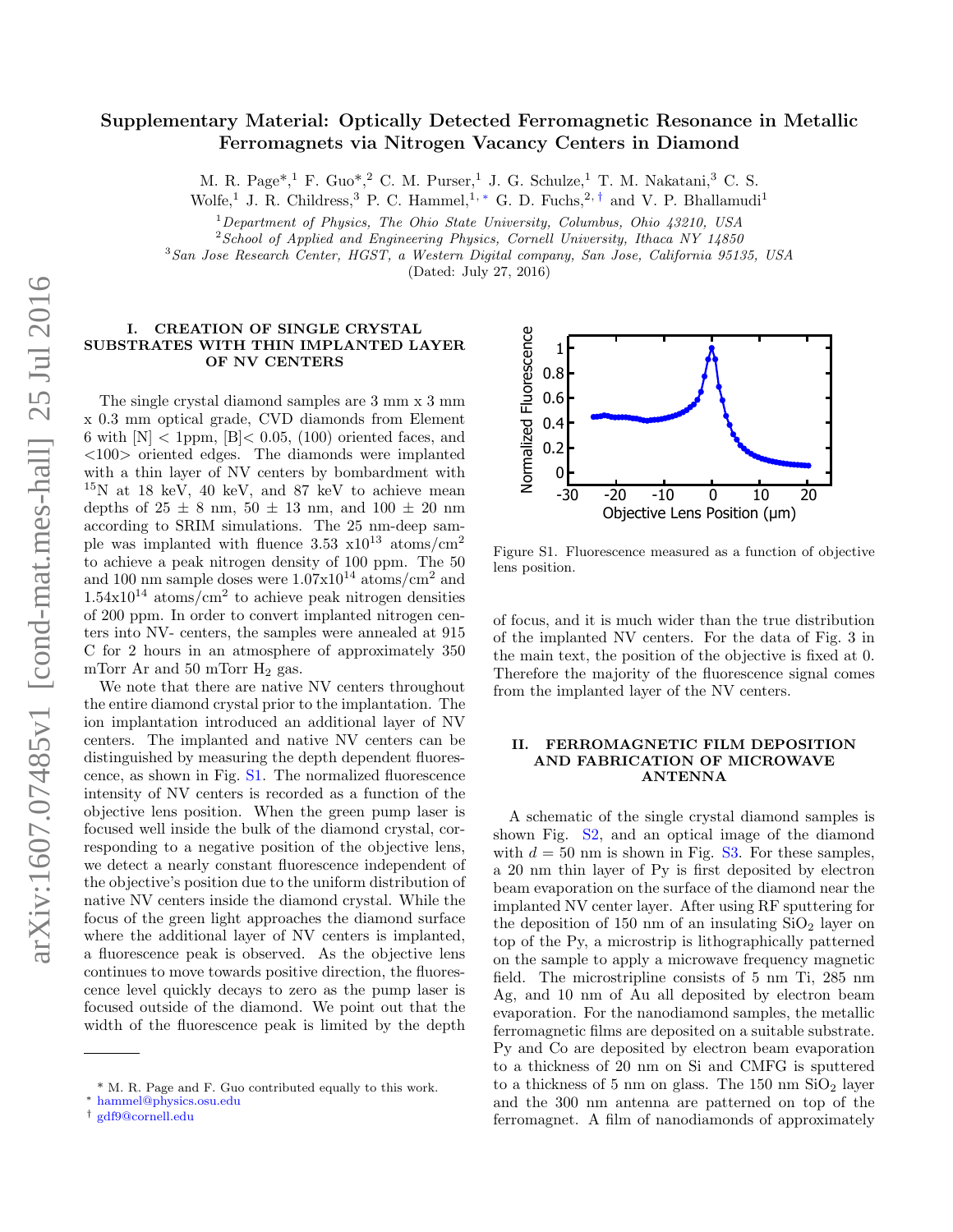

Figure S2. Experimental schematic: The sample is a 20 nm Py ferromagnetic film deposited on a single crystal diamond with an implanted layer of NV centers 25-100 nm from the surface. In order to apply microwave magnetic fields to the sample, a microwire (5 nm Ti/ 300 nm Ag) is grown on an insulating  $SiO<sub>2</sub>$  layer. Green laser light is focused through the back of the diamond and the changes in the resulting fluorescence of the NV centers is monitored as a function of applied external magnetic field and microwave excitation frequency. The applied field  $H_0$  can be applied either in the film plane or along one axis of the NV center.



Figure S3. Optical image of the  $d = 50$  nm single crystal diamond sample with Py and miccrostripline. The Py film and  $SiO<sub>2</sub>$  layer cover the top surface of the diamond. The patterned microstripline can be seen in gold.

500 nm in thickness is drop-cast on the sample above the ferromagnetic film.

### III. CONTINUOUS WAVE LOCK-IN BASED MEASUREMENTS

For the CW measurement of ODFMR in the single crystal and nanodiamond samples from Figs. 2 and 4 in the main text, fluorescence is excited in the NV centers using a 520 nm laser from Coherent model OBIS 520 LX, focused down  $\lt 2 \mu m$  spot using a Nikon CFI Plan Fluor 40x objective with 0.75 N.A. with 35 mW of incident power, and measured by a Laser Components A-CUBE S1500-10 avalanche photodiode. The NV center fluorescence is recorded at a spot under the microstrip for the single crystal samples, and next to the microstripline for the nanodiamonds, as a function of the strength of the static magnetic field  $H_0$ , applied in-plane and parallel to

Table S1. Optical components and measurement hardware

|              | Letter Description |
|--------------|--------------------|
| A            | pump laser         |
| B            | beam expander      |
| $\rm C$      | dichroic mirror    |
| D            | objective lens     |
| E            | magnet             |
| $_{\rm F}$   | sample             |
| G            | color filters      |
| H            | $50/50$ mirror     |
| T            | lens               |
| J.           | camera             |
| K            | photodiode         |
| L            | DAQ                |
| М            | $lock-in$          |
| N            | MW source          |
| О            | signal generator   |
| $\mathsf{P}$ | MW diode           |
| Q            | computer           |

the antenna, and the frequency,  $f_{\text{mw}}$ , of the applied microwave field  $H_1$ . A shorted microstrip geometry is used to produce a microwave field with a Wiltron 68147B signal generator. For the single crystal diamonds, the microstripline is shorted and connected to a 50  $\Omega$  transmission line by indium pressed wires, for the nanodiamonds, the wires are wirebonded. We measure a lock-in signal using a Signal Recovery 7256 for both the fluorescence and the reflected microwave power  $(S_{11})$  by modulating the amplitude of  $H_1$  at ~ 1 kHz.  $S_{11}$  allows simultaneous inductive measurement of the FMR using a Krytar 303BK diode, albeit spatially averaged. The raw voltage from the photodiode lock-in is normalized by dividing the voltage at the NV center ground state resonance peak at 0 field at 2.9 GHz. A block diagram of the various optical and measurement hardware components used is shown in Fig. S4 with description of each component in Table S1.

#### IV. NV CENTER LIFETIME MEASUREMENTS

The measurements in Fig. 3 from the main text are performed using a home-built confocal microscopy, as illustrated in Fig. S5. We use a 532 nm green laser for initialization and read out. An ISOMET 1250C acoustooptic modulator (AOM) is used as an optical shutter. Both excitation laser and NV center fluorescence are focused through an Olympus LCPLFLN 50x objective. The fluorescence emitted from NV centers is detected with an Excelitas SPCM-AQR-H-13-FC avalanche photodiode (APD) and a home made RF switch box. The RF magnetic microwave is generated by a SRS SG384 signal generator using IQ modulation. We use a permanent magnet to produce the magnetic field. The magnet is mounted on a transitional stage and a home-built goniometer to control the strength and orientation of the magnetic field.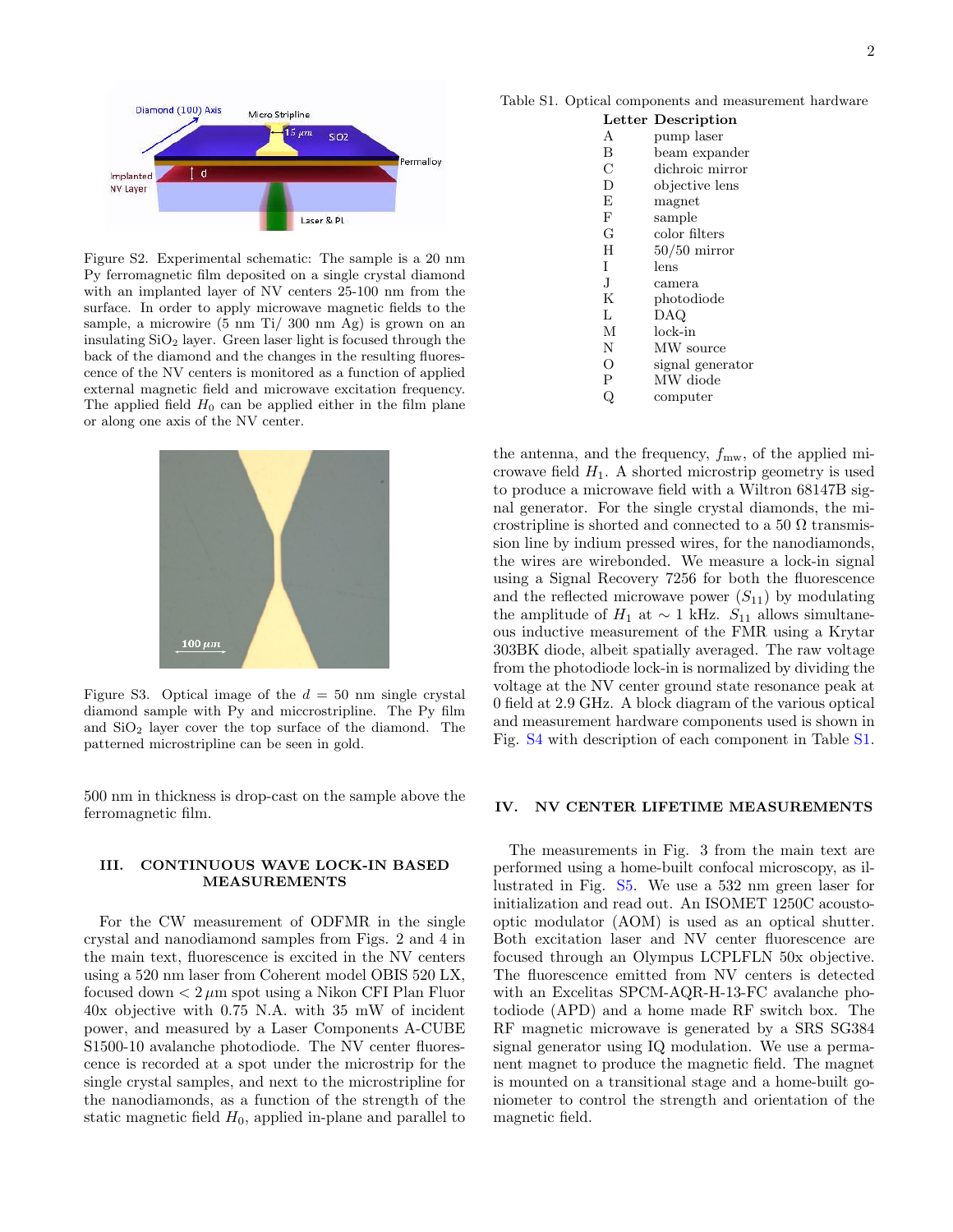

Figure S4. Block diagram for the optical components and instrumentation used in the CW lock-in measurements. Figure adapted from [1]. See Table S1 for description of each component.



Figure S5. Block diagram for the optical components used in the lifetime measurements.

#### V. ODFMR SPECTRA

Sample ODFMR spectra are shown in Fig. S6. These spectra are line cuts through the 2D plots presented in the main text. In addition, the ODFMR peak, marked with triangles, is recorded as a function of frequency for each of the implantation depths for the analysis in the main text. The position of the triangle is determined from Lorentzian fits to the  $S_{11}$  detected FMR peak.

# VI. CALCULATION OF THE OPTIMAL WAVELENGTH

As discussed in the main text, we use the spinwave dispersion to theoretically determine the wavelength,  $\lambda_{\text{res}}$ , of the spinwave whose frequency is resonant with the NV

center for each frequency of the uniform mode FMR. This is calculated as follows. The dispersion of spin waves for the uniform mode is given by [2] :

$$
\left(\frac{\omega(k_{\parallel})}{\gamma}\right)^2 = \left(\frac{\omega_{FMR}}{\gamma}\right)^2 - H_d \pi M_s t_F k_{\parallel} + H_e D_s k_{\parallel}^2
$$
 (S1)

$$
\left(\frac{\omega_{FMR}}{\gamma}\right)^2 = H(H + 4\pi M_{eff})\tag{S2}
$$

$$
H_d = 2(H - (H + 4\pi M_{eff})\sin^2 \phi_k)
$$
 (S3)

$$
H_e = 2H + 4\pi M_{eff} \tag{S4}
$$